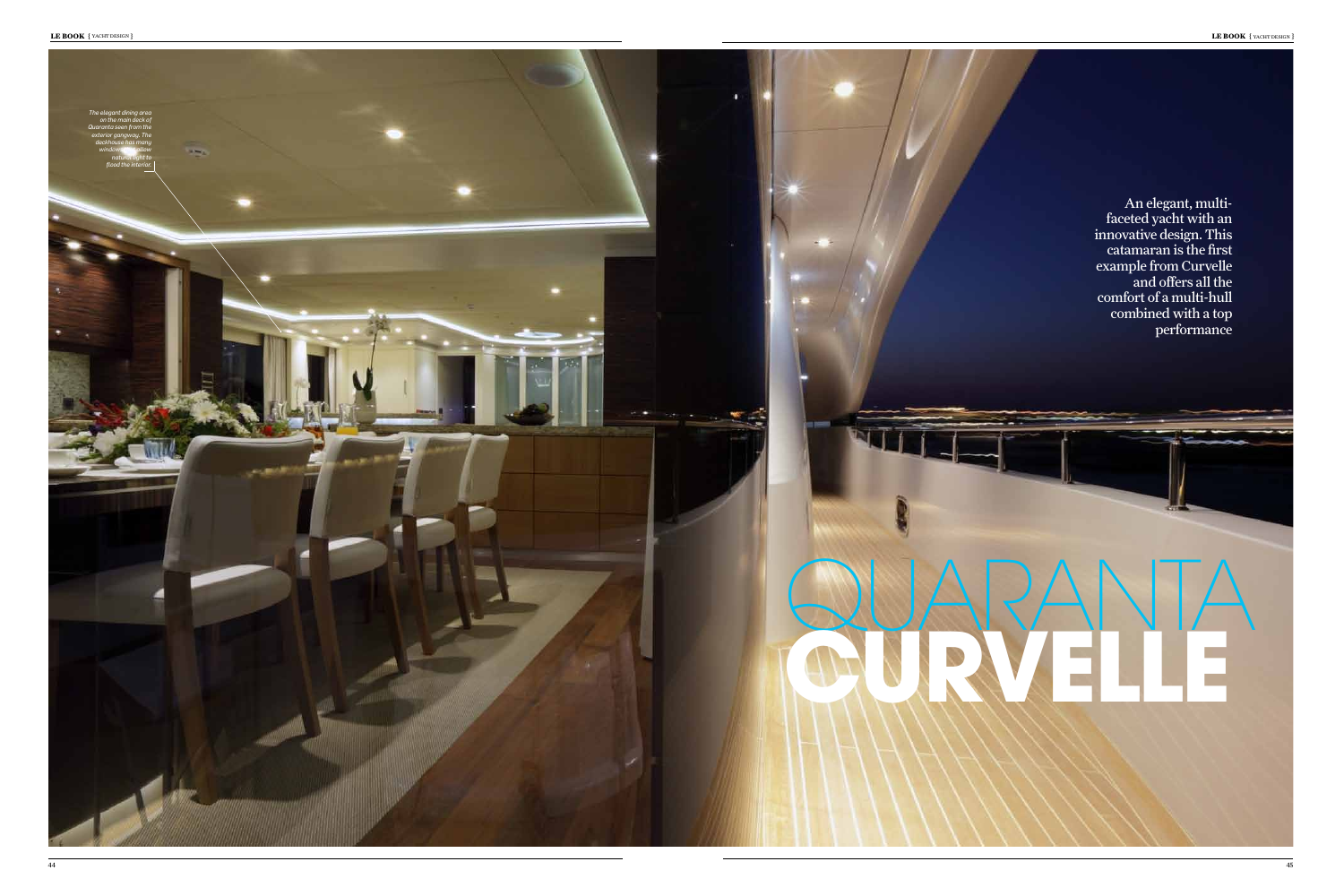

esigning a power catamaran that will not end up looking like a passenger ferry, but will instead be elegant, high performance and innovative, might seem like a bit of a mission impossible. And yet Curvelle has pulled off that onerous task with aplomb to produce the lovely Quaranta, the 34-metre catamaran it splashed in July. Not that the design came easily: Quaranta is the end product of five years of research and design by a team of catamaran specialists. She was, however, well worth the wait, having emerged from the process clothed in lines of a sleekness and elegance unparalleled elsewhere. The initial idea came from Curvelle's founder and director of marketing Luuk van Zanten who was inspired by the incontrovertible truth that catamarans have several advantages over monohulls: more space, all the cabins on the main deck, greater stability and 30 percent more fuel efficient. So far so normal. However, the big surprise with the Quaranta is her extraordinarily elegant exterior lines which are so neatly crafted that it's only obvious she is a twin-hull from the stern or the bow. Mention the word "catamaran" unfortunately and it instantly conjures up images of big hulking passenger

windows that surround the saloon, one of the particular characteristics of all the areas. Opposite: a view of the staircase that leads to the cabins. The woods used are: oak, ony and teak, matching

the neutral palette of the interiors, giving a light and airy feeling. The interior layout is flexible through the use of sliding doors allowing the yacht to be easily personalised or used for charte

> ferries. So what did Curvelle do to make the Quaranta looks so good? "The secret," explains Van Zanten, "was to put the design in the hands of the extraordinarily talented Sicilian designer Mauro Giamboi and just give him carte blanche. Mauro managed to achieve something no one else ever has: he turned a power catamaran into a beautiful yacht. But obviously he had to work hard to do so and produced something like 13 scale models as well as 350 3D renderings in the process." Nonetheless, exterior lines apart, the Quaranta also has gorgeous interiors which miraculously and magically open up, disappear, reappear, close off, thanks to sliding walls, depending on how the owner wants the layout on any given day. The idea is a little like the sliding Shoji panels used in Japanese houses. With Quaranta the cabin arrangements can be modified to suit in the space of a couple of hours. In fact, the most popular layout is the six-cabin version which can convert to three suites: two that are 12 square metres and one with a beam of nine metres. "Naturally the sliding walls were designed to minimize noise and vibration, and to be as insulating as traditional bulkheads," says Luuk van Zanten

LE **BOOK** { YACHT DESIGN }





Above, left: the master suite. There are three suites: two measuring 12 square metres and one with a beam of 9 metres. Above, right: a view of the main saloon looking to the stern. Of note are the extremely large

Boasting beautifully crafted woodwork in oak, Macassar ebony and teak, the fabrics used aboard are also luxurious and neutrally 'charter friendly'

## D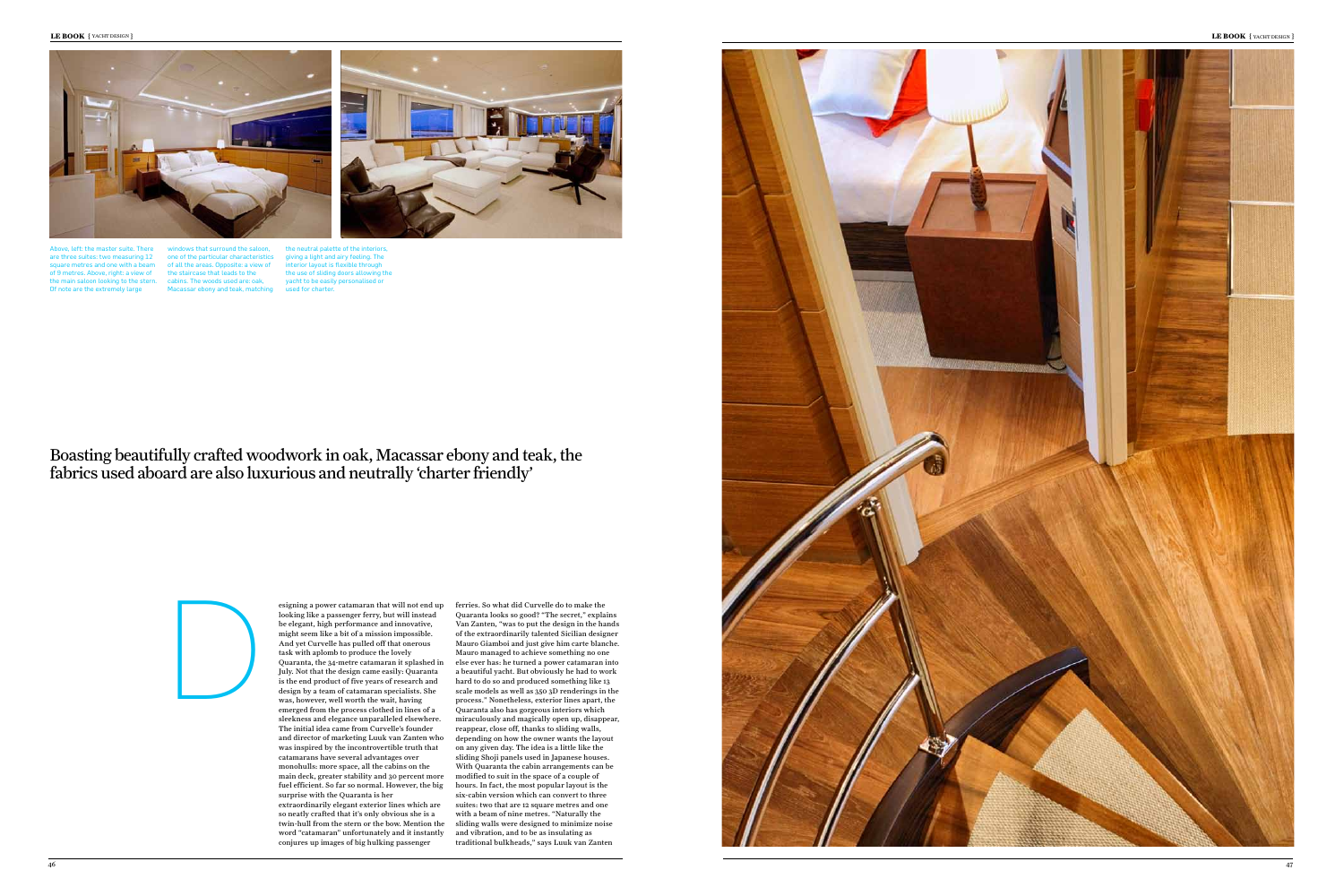